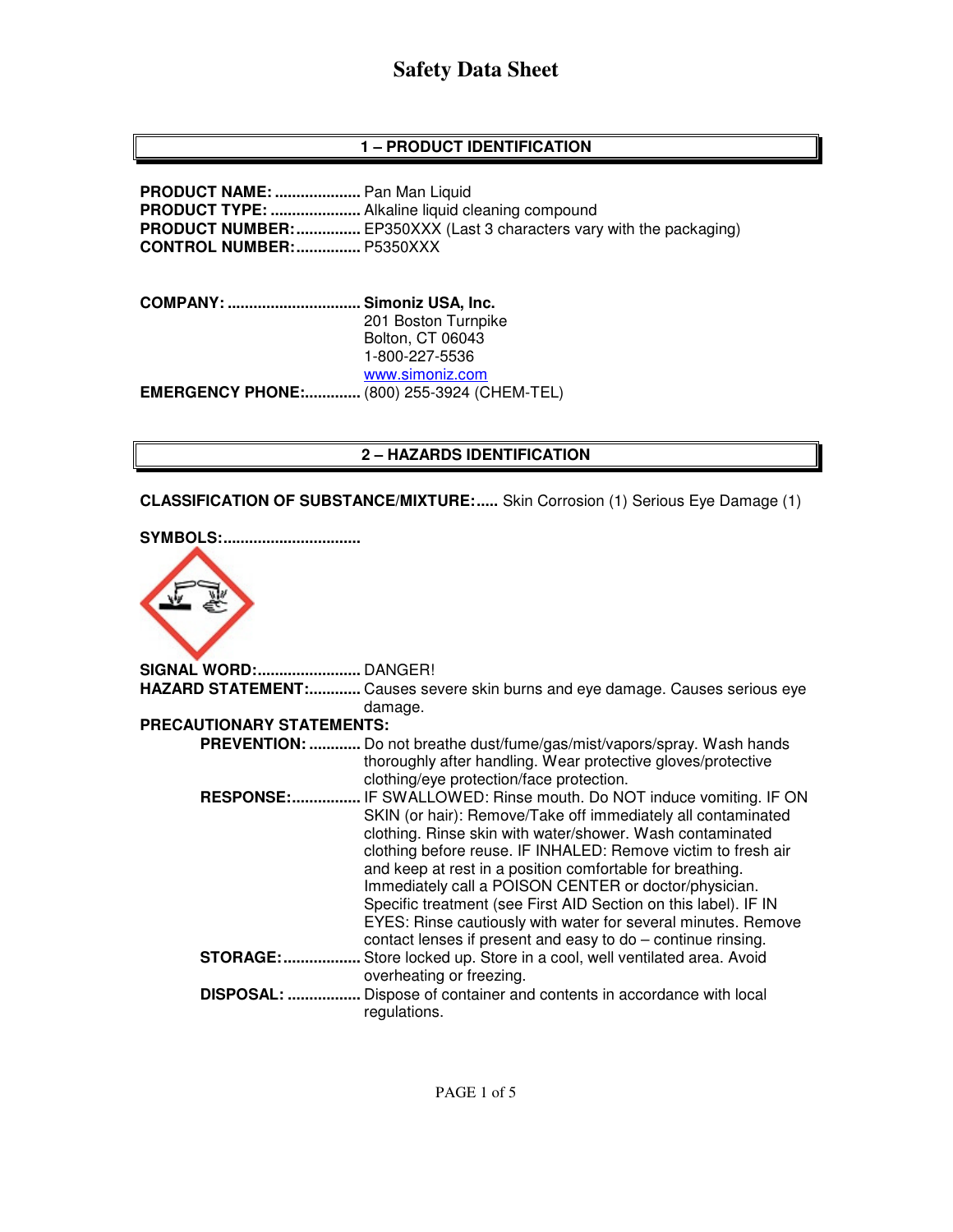## **3 – COMPOSITION / INFORMATION ON INGREDIENTS**

Water 7732-18-5 Sodium silicate<br>
1344-09-8 (assium Pyrophosphate 1345) Tetrapotassium Pyrophosphate Sodium Hydroxide 1310-73-2

### **INGREDIENT C.A.S. NUMBER**

Percentages of ingredients are being withheld as trade secret information. This information will be disclosed as necessary to authorized individuals

#### **4 – FIRST-AID MEASURES**

|                        | <b>BREATHING (INHALATION):</b> If victim shows signs of discomfort or irritation, remove to fresh<br>air. If symptoms persist, get immediate medical attention.                            |
|------------------------|--------------------------------------------------------------------------------------------------------------------------------------------------------------------------------------------|
|                        | SWALLOWING (INGESTION): . DO NOT INDUCE VOMITING! Drink a large quantity of water or<br>milk. Do not attempt to give liquids to an unconscious person.<br>Get immediate medical attention! |
| EYES:                  | Flush eyes with a large quantity of fresh water for at least 15<br>minutes. If irritation persists, consult a physician.                                                                   |
| <b>SKIN (DERMAL): </b> | Flush from skin and clothing with large amounts of fresh water. If<br>irritation persists, consult physician. Wash contaminated clothing<br>before wearing.                                |

### **5 – FIRE-FIGHTING MEASURES**

**FLASHPOINT: ...........................** This product is non-flammable. **EXTINGUISHING MEDIA:.........** This product is non-flammable. Use extinguishing media suitable for materials already burning. **SPECIAL FIRE FIGHTING PROCEDURES: ............** Firefighters working in areas where this product is present should be equipped with an approved, fully enclosed SCBA. **UNUSUAL FIRE AND EXPLOSION HAZARDS: ......** None known.

## **6 – ACCIDENTAL RELEASE MEASURES**

**SPILL PROCEDURES: .............** Dike to prevent spillage into streams or sewer systems. Consult local, state and federal authorities. **WASTE DISPOSAL: .................** High pH Red

## **7 – HANDLING and STORAGE**

| freezing.                                                  |
|------------------------------------------------------------|
|                                                            |
| protection should not be necessary. Wear eye protection if |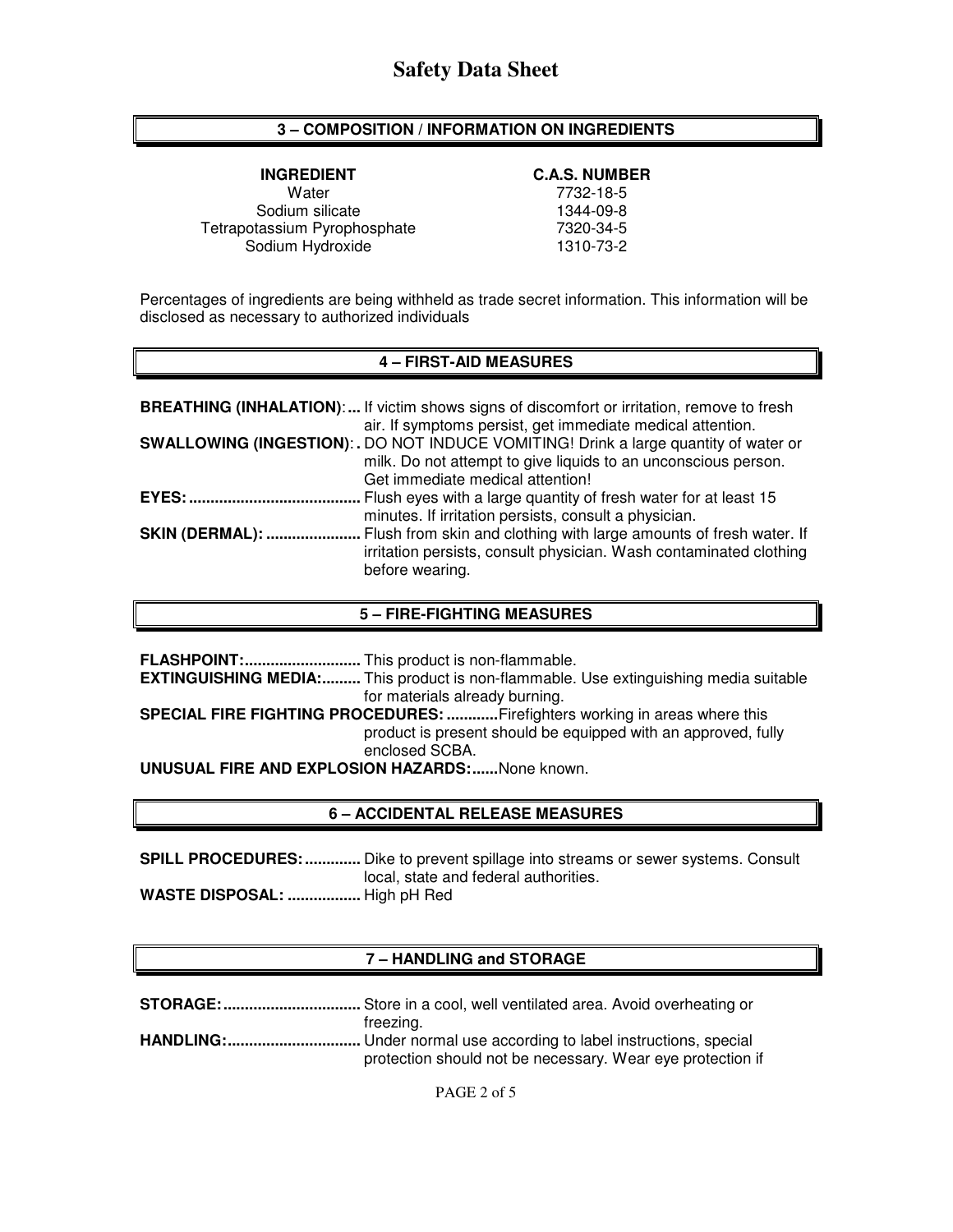product is likely to splash. Do not place this product in an unmarked container! Keep away from children! Spilled material is slippery.

### **8 – EXPOSURE CONTROLS / PERSONAL PROTECTION**

**RESPIRATORY PROTECTION:** Not usually needed in well-ventilated areas. If needed, use a NIOSH approved respirator. **PROTECTIVE CLOTHING:.......** Nitrile or PVC gloves, and chemical splash goggles. Wear protective outerwear and boots when product is likely to splash. **ADDITIONAL MEASURES: ......** Under normal use according to label instructions, special protection should not be necessary. Wear eye protection if product is likely to splash.Do not place this product in an unmarked container! Keep away from children! Spilled material is slippery.

| <b>INGREDIENT</b>                                | <b>C.A.S. NUMBER</b>   | <b>PEL</b>                               |
|--------------------------------------------------|------------------------|------------------------------------------|
| Water                                            | 7732-18-5              | No limits established                    |
| Sodium silicate                                  | 1344-09-8              | No limits established                    |
| Tetrapotassium Pyrophosphate<br>Sodium Hydroxide | 7320-34-5<br>1310-73-2 | No limits established<br>2 mg/m3 ceiling |
|                                                  |                        |                                          |

#### **9 – PHYSICAL / CHEMICAL PROPERITES**

**APPEARANCE & ODOR: .........** Transparent liquid, no significant odor.

| ODOR THRESHOLD:  N/A                       |  |
|--------------------------------------------|--|
|                                            |  |
| MELTING POINT:  210 degrees F.             |  |
| <b>FREEZING POINT:  N/A</b>                |  |
| <b>BOILING POINT: 210 degrees F.</b>       |  |
| <b>BOILING POINT RANGE: N/A</b>            |  |
| FLASHPOINT: This product is non-flammable. |  |
| <b>EVAPORATION RATE: N/A</b>               |  |
| FLAMMABILITY (solid/gas): N/A              |  |
| EXPLOSION LIMITS:  N/A                     |  |
| VAPOR PRESSURE:  N/A                       |  |
| SPECIFIC GRAVITY:  Greater than 1.         |  |
| SOLUBILITY IN WATER:  Completely soluble.  |  |
| <b>PARTITION COEFFICIENT:  N/A</b>         |  |
|                                            |  |
|                                            |  |
| VISCOSITY:  Water thin                     |  |
|                                            |  |

#### **10 – STABILITY and REACTIVITY**

PAGE 3 of 5 **STABILITY: ...............................** Stable under normal conditions. **HAZARDOUS DECOMP.: .........** This product not known to polymerize.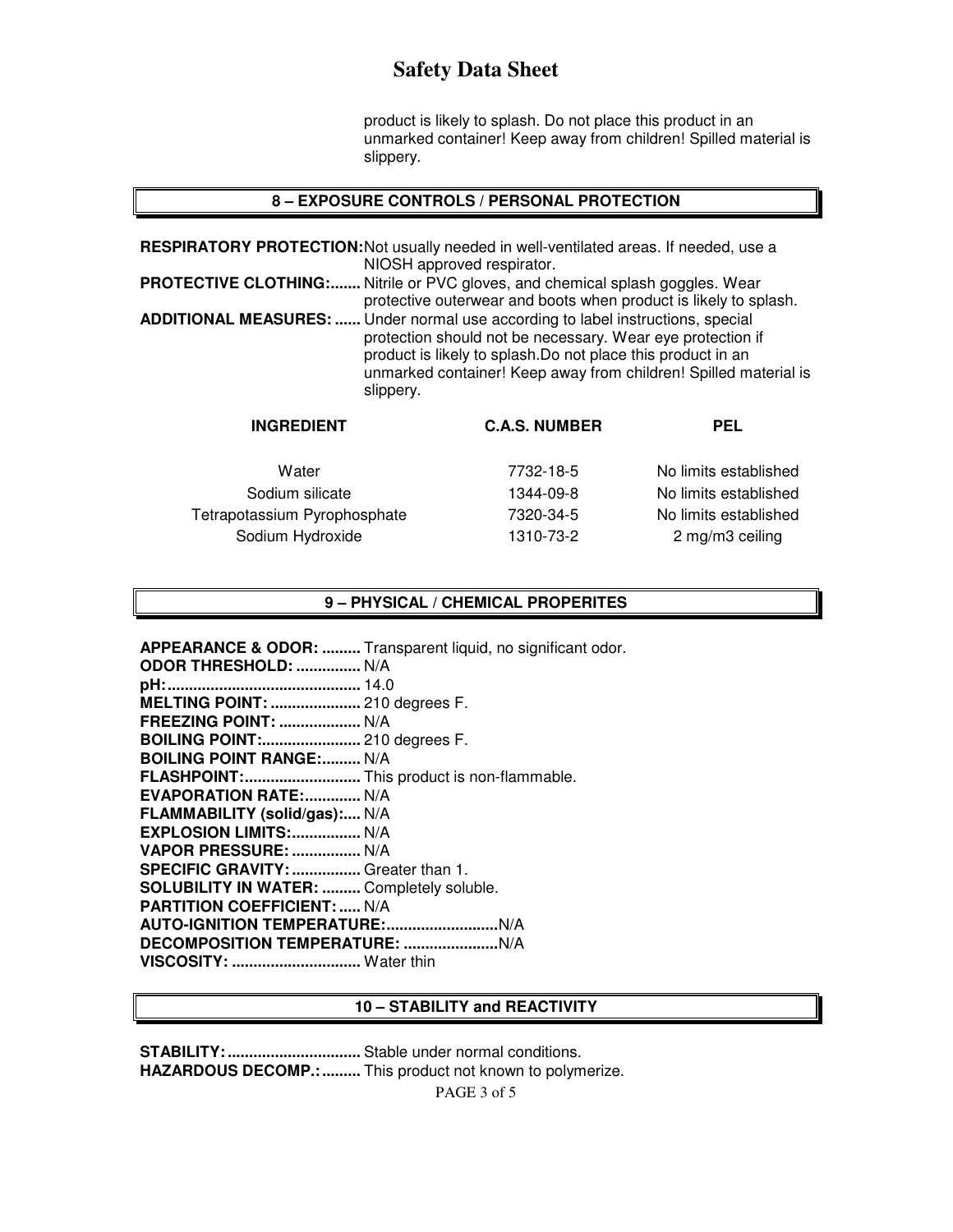**INCOMPATIBILITY: ..................** Do not mix with acids or other detergents.

# **11 – TOXICOLOGICAL INFORMATION**

**ROUTE(S) OF ENTRY: .............** Inhalation, skin absorption, or ingestion. **LISTED CARCINOGEN: ...........** None over 0.1%. **MEDICAL CONDITION AGGRAVATED: ..................** May aggravate pre-existing dermatitis. **INHALATION: ............................** Not likely to be inhaled in hazardous amounts. Avoid exposure to mists or vapors. Maintain adequate ventilation in the work area. **INGESTION: ..............................** This material can cause burns and serious damage to any exposed body parts. **EYES: ........................................** Undiluted product will cause burns or eye irritation, or possibly blindness. **SKIN (DERMAL): .......................** This product may cause burns or irritation if not removed from the skin. **ACUTE TOXICITY\* (ORAL):…… .............................** >2000 mg/kg **ACUTE TOXICITY\* (DERMAL):.. .............................** >2000 mg/kg **ACUTE TOXCITY\* (INHALATION): ..........................** >20,000 ppm V (Gas), >20 mg/l (Vapor), >5 mg/l (Dust)

**\***Determined using the additivity formula for mixtures (GHS Purple Book, 3.1.3.6)

**12 – ECOLOGICAL INFORMATION** 

## **ENVIRONMENTAL FATE AND DISTRIBUTION:** N/A

# **13 –DISPOSAL CONSIDERATIONS**

**WASTE DISPOSAL: .................** High pH Red

# **14 – TRANSPORTATION INFORMATION**

**PROPER SHIPPING NAME:.....** Corrosive Liquid, n.o.s. (contains sodium hydroxide) **HAZARD CLASS: ......................** 8 **UN/NA NUMBER: .....................** UN 1760 **PACKAGING GROUP :.............. III** 

# **15 - REGULATIONS**

Contents of this MSDS comply with the OSHA Hazard Communication Standard 29CFR 1910.1200